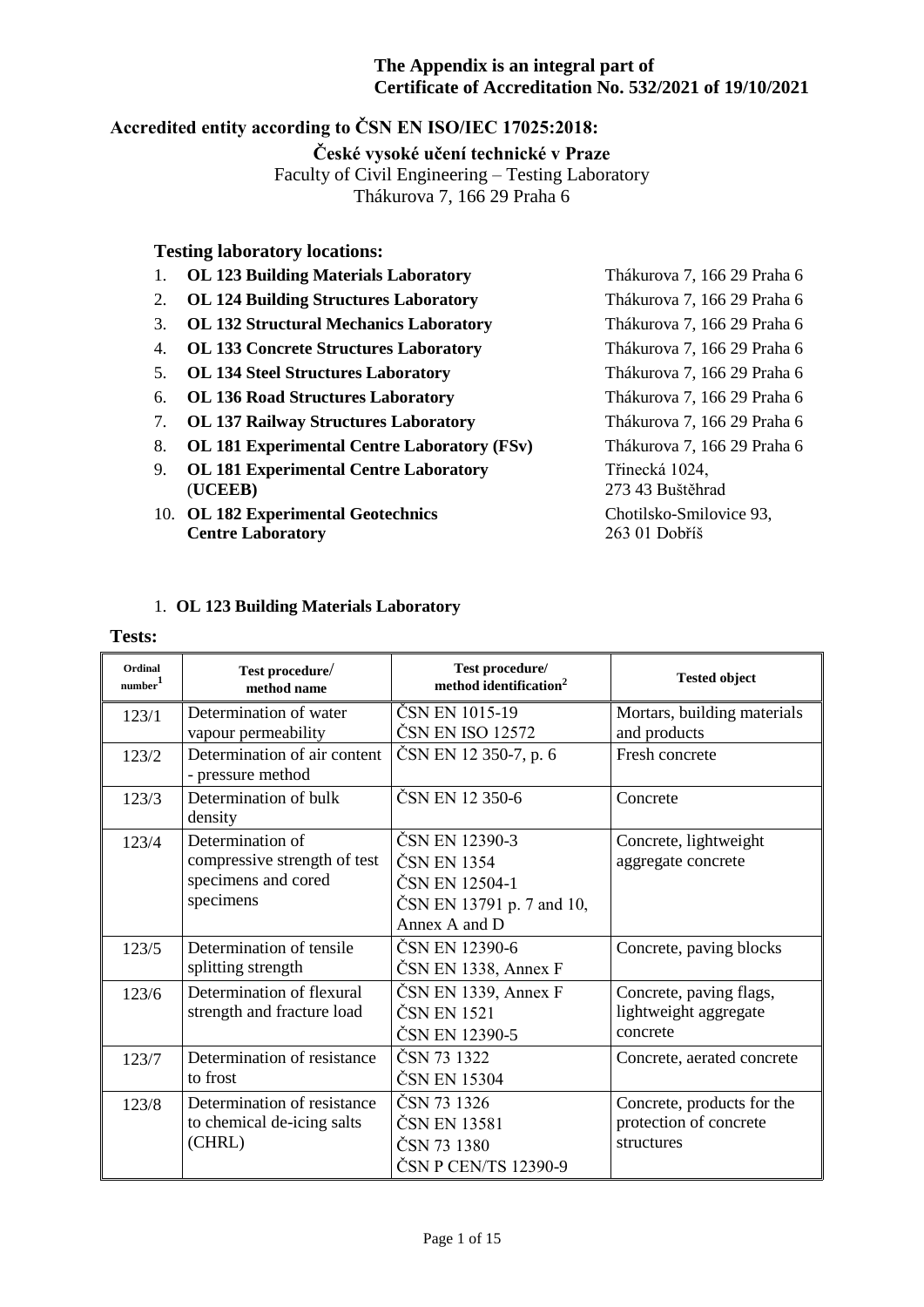# **Accredited entity according to ČSN EN ISO/IEC 17025:2018:**

**České vysoké učení technické v Praze**

Faculty of Civil Engineering – Testing Laboratory

Thákurova 7, 166 29 Praha 6

| Ordinal<br>number <sup>1</sup> | Test procedure/<br>method name                                                              | Test procedure/<br>method identification <sup>2</sup>                      | <b>Tested object</b>                                        |
|--------------------------------|---------------------------------------------------------------------------------------------|----------------------------------------------------------------------------|-------------------------------------------------------------|
| 123/9                          | Determination of concrete<br>water tightness                                                | IZP 123-15/2005<br>$(\text{ČSN } 73 \text{ } 1321:1988)$<br>ČSN EN 12390-8 | Concrete, concrete products                                 |
| 123/10                         | Determination of water<br>absorption due to capillary<br>action                             | ČSN EN 772-11                                                              | Masonry units                                               |
| 123/11                         | Determination of weight,<br>water absorption and the<br>initial rate of water<br>absorption | ČSN 72 2603<br>ČSN EN 772-11                                               | Brick products, concrete<br>masonry units, masonry<br>units |
| 123/12                         | Determination of<br>compressive strength                                                    | ČSN EN 772-1+A1                                                            | Masonry units                                               |
| 123/13                         | Frost resistance test                                                                       | ČSN 72 2601, Annex A<br>ČSN EN 772-18                                      | Brick products, masonry<br>units                            |
| 123/14                         | Determination of capillary<br>water absorption                                              | ČSN EN 1015-18                                                             | Mortars                                                     |
| 123/15                         | Determination of weight and<br>porosity                                                     | ČSN EN 1015-10                                                             | Mortars                                                     |
| 123/16                         | Test of compressive strength                                                                | ČSN EN 1015-11                                                             | Mortars                                                     |
| 123/17                         | Test of flexural strength                                                                   | ČSN EN 1015-11                                                             | Mortars                                                     |
| 123/18                         | Frost resistance test                                                                       | ČSN 72 2452                                                                | Mortars                                                     |
| 123/19                         | Determination of density                                                                    | ČSN EN 1015-6                                                              | <b>Mortars</b>                                              |
| 123/20*                        | Determination of adhesion<br>to the substrate                                               | ČSN 73 6242, Annex B<br>ČSN EN 1015-12<br>ČSN EN 1542<br>ČSN EN 13279-2    | Mortars                                                     |
| 123/21                         | Determination of resistance<br>to freezing/thawing                                          | ČSN EN 1338, Annex D<br>ČSN EN 1339, Annex D<br>ČSN EN 1340, Annex D       | Concrete paving flags,<br>blocks and kerb units             |
| 123/22                         | Determination of air content<br>of fresh mortar                                             | ČSN EN 1015-7                                                              | Mortars, dry mortar mixtures                                |
| 123/23                         | Determination of water<br>absorption by capillarity                                         | ČSN EN 15801                                                               | Building materials and<br>products                          |
| 123/24                         | Determination of moisture<br>content by drying at<br>elevated temperature                   | ČSN EN ISO 12570                                                           | Building materials and<br>products                          |
| 123/25                         | Determination of<br>hygroscopic sorption<br>properties                                      | ČSN EN ISO 12571                                                           | Building materials and<br>products                          |
| 123/26*                        | Determination of<br>carbonation depth                                                       | ČSN EN 14630                                                               | Mortars and concrete                                        |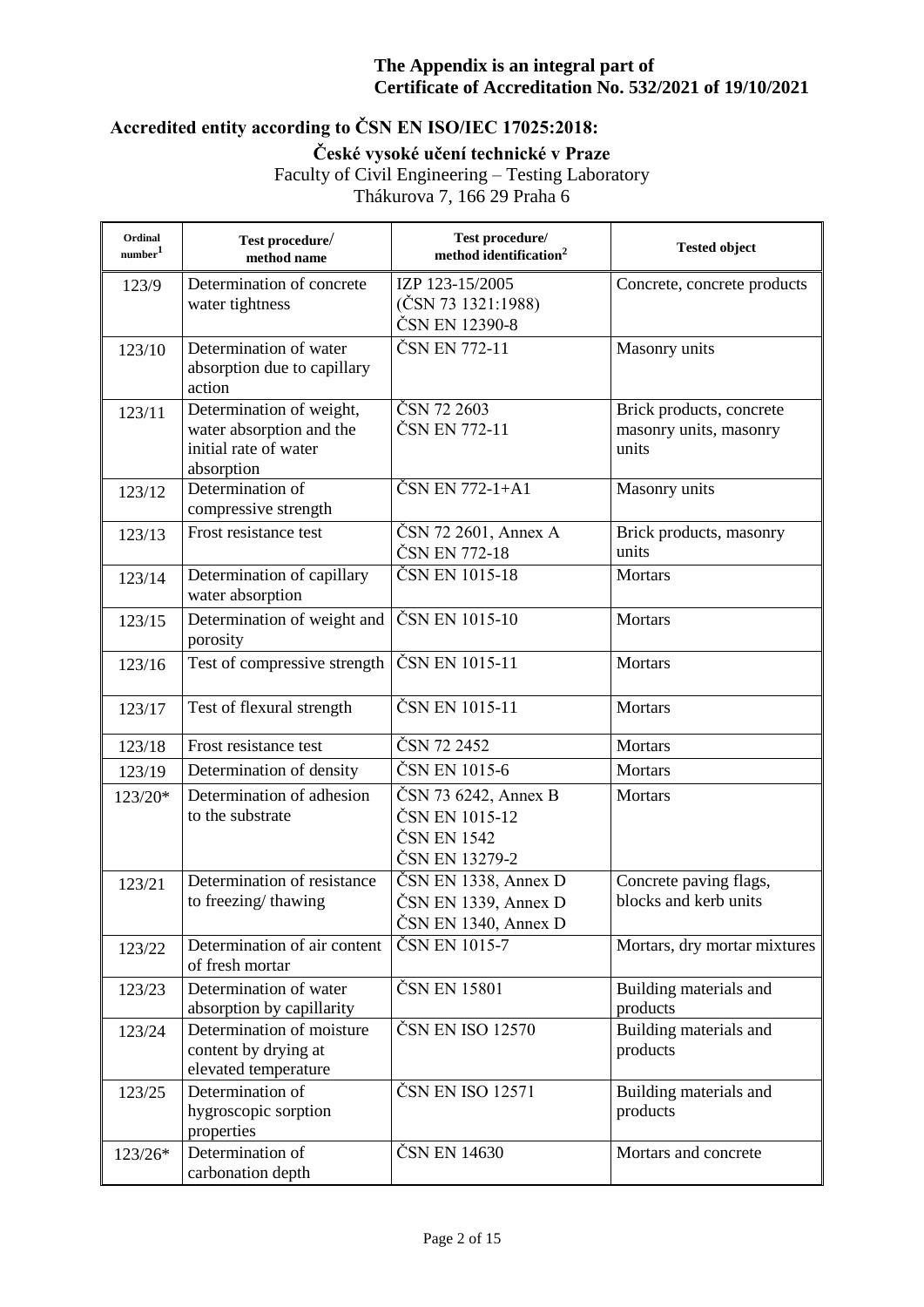## **Accredited entity according to ČSN EN ISO/IEC 17025:2018:**

**České vysoké učení technické v Praze**

Faculty of Civil Engineering – Testing Laboratory

Thákurova 7, 166 29 Praha 6

- **<sup>1</sup>** Asterisk at the ordinal number identifies the tests, which the Laboratory is qualified to carry out outside the permanent laboratory premises.
- **2** If the document identifying the test procedure is dated, only these specific procedures are used. If the document identifying the test procedure is not dated, the latest edition of the specified procedure is used (including any changes).

### **Explanations and abbreviations:**

CEN - Comité Européen de Normalisation (European Committee for Standardization) TS - Technical Specification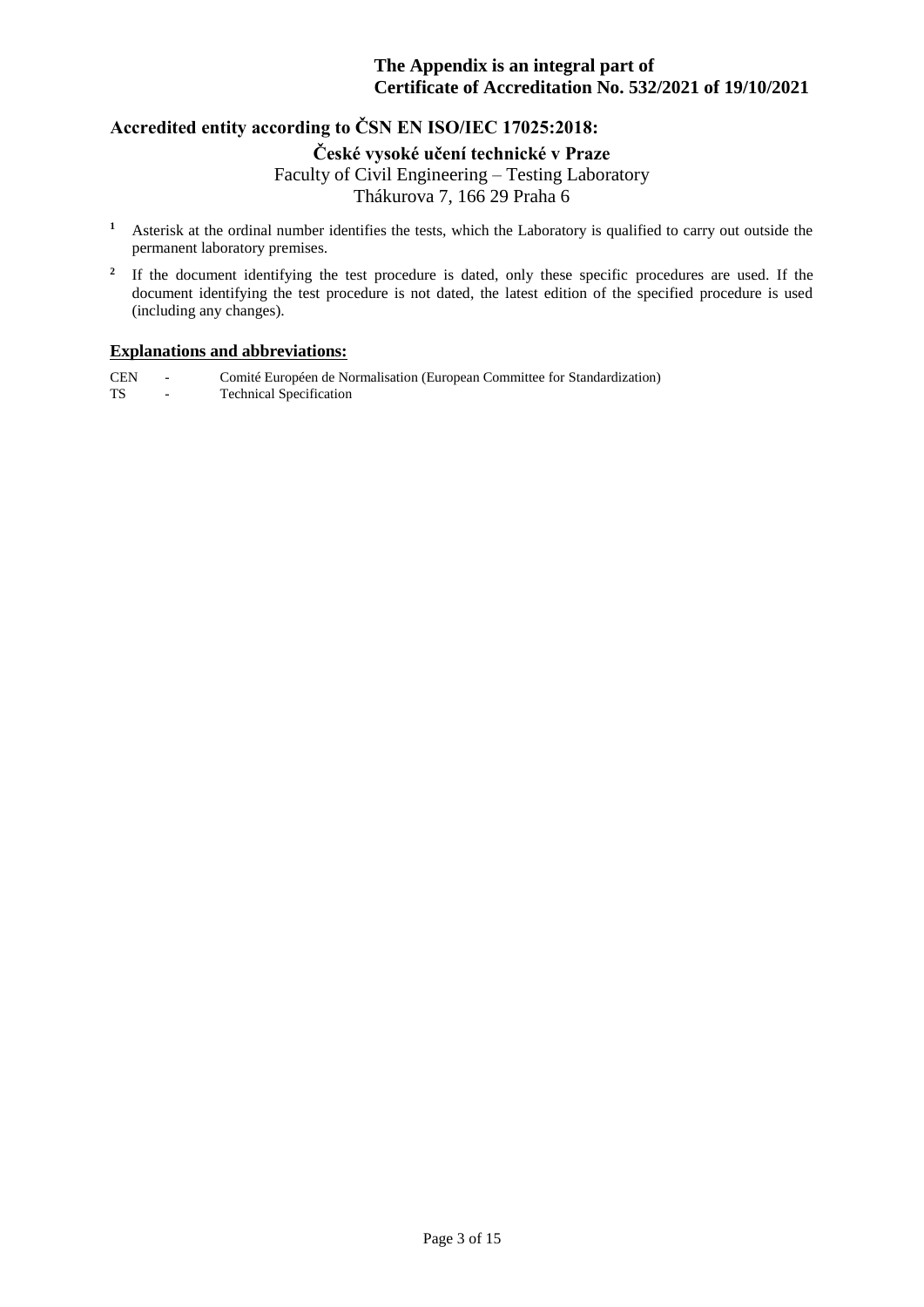## **Accredited entity according to ČSN EN ISO/IEC 17025:2018:**

**České vysoké učení technické v Praze**

Faculty of Civil Engineering – Testing Laboratory Thákurova 7, 166 29 Praha 6

## 2. **OL 124 Building Structures Laboratory**

## **Tests:**

| Ordinal<br>number <sup>1</sup> | Test procedure/<br>method name                                                           | Test procedure/<br>method identification <sup>2</sup> | <b>Tested object</b>                             |
|--------------------------------|------------------------------------------------------------------------------------------|-------------------------------------------------------|--------------------------------------------------|
| 124/1                          | Reserved                                                                                 |                                                       |                                                  |
| 124/2                          | Determination of resistance<br>to moulds - assessment of<br>the effect of microorganisms | ČSN EN ISO 846, except<br>method $C$                  | <b>Plastics</b>                                  |
| 124/3                          | Measurement of diffusion<br>coefficient of radon                                         | K 124/01-09                                           | Water- and radon-proofing,<br>building materials |
| 124/4                          | Measurement of diffusion<br>coefficient of radon                                         | ISO/TS 11665-13                                       | Water- and radon-proofing,<br>building materials |

**<sup>1</sup>** Asterisk at the ordinal number identifies the tests, which the Laboratory is qualified to carry out outside the permanent laboratory premises.

<sup>2</sup> If the document identifying the test procedure is dated, only these specific procedures are used. If the document identifying the test procedure is not dated, the latest edition of the specified procedure is used (including any changes).

#### **Explanations and abbreviations:**

K - Guideline (Internal Instruction) issued and approved before 01/07/1998 (xxx/yy-zz)<br>TS - Technical Specification

- Technical Specification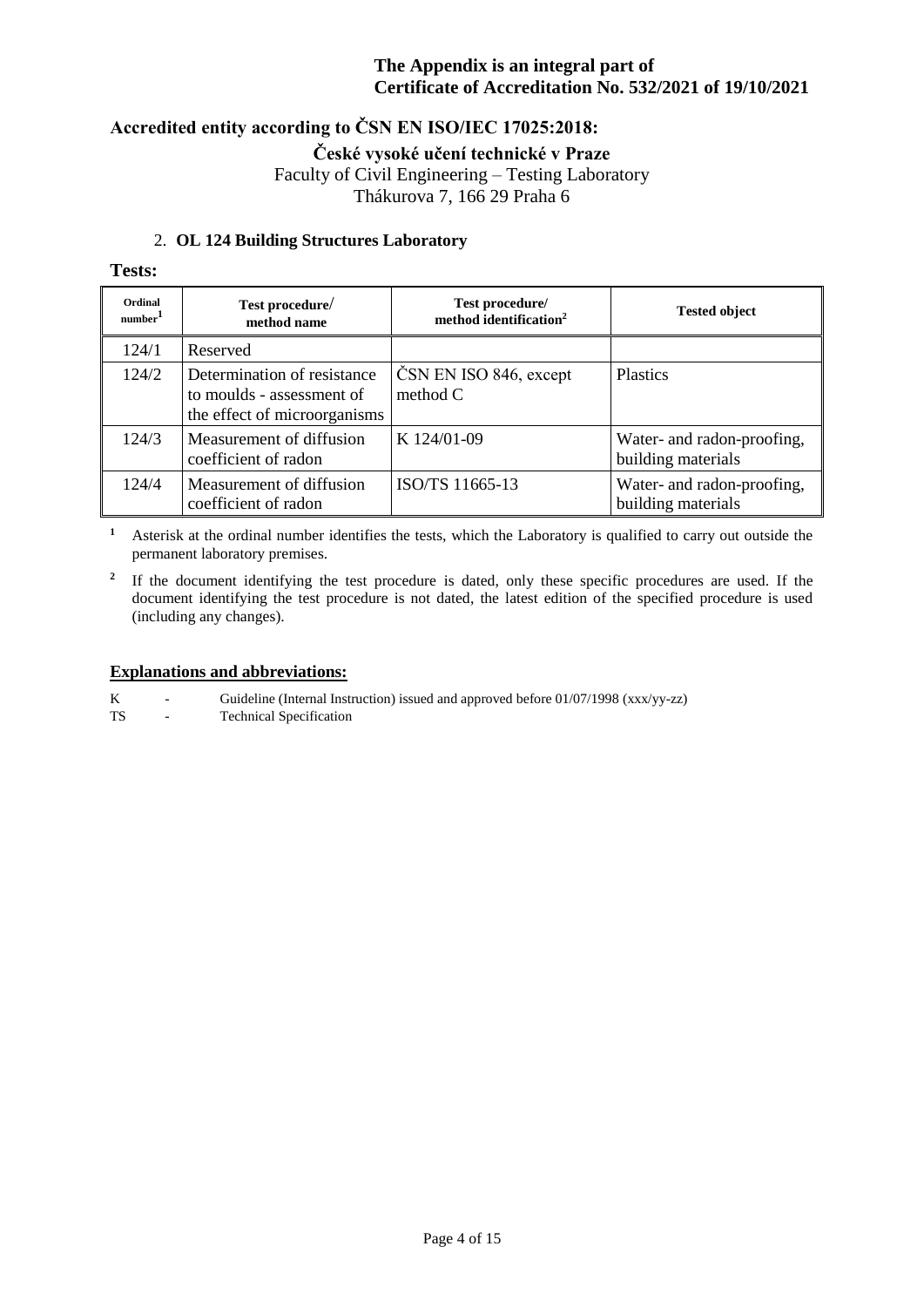# **Accredited entity according to ČSN EN ISO/IEC 17025:2018:**

**České vysoké učení technické v Praze**

Faculty of Civil Engineering – Testing Laboratory

Thákurova 7, 166 29 Praha 6

## 3. **OL 132 Structural Mechanics Laboratory**

**Tests:**

| Ordinal<br>number <sup>1</sup> | Test procedure/<br>method name                                | Test procedure/<br>method identification <sup>2</sup> | <b>Tested object</b>                                                                           |
|--------------------------------|---------------------------------------------------------------|-------------------------------------------------------|------------------------------------------------------------------------------------------------|
| $132/1*$                       | Static loading tests of<br>building structures                | ČSN 73 2030                                           | Buildings, industrial<br>buildings, machine<br>foundations, civil<br>engineering structures    |
| $132/2*$                       | Dynamic tests of building<br>structures                       | ČSN 73 2044                                           | Buildings, industrial<br>buildings, machine<br>foundations, civil<br>engineering structures    |
| $132/3*$                       | Loading tests of bridges                                      | ČSN 73 2030<br>ČSN 73 6209<br>STN 73 6209             | Road bridges, motorway<br>bridges, railway bridges,<br>pedestrian and bicycle<br>bridges, etc. |
| 132/4                          | Determination of flexural<br>strength of test specimens       | IZP 132-01/2014                                       | Mortars, cement- and<br>plaster-based composite<br>materials                                   |
| 132/5                          | Determination of<br>compressive strength of test<br>specimens | IZP 132-02/2014                                       | Mortars, cement- and<br>plaster-based composite<br>materials                                   |

**<sup>1</sup>** Asterisk at the ordinal number identifies the tests, which the Laboratory is qualified to carry out outside the permanent laboratory premises.

**2** If the document identifying the test procedure is dated, only these specific procedures are used. If the document identifying the test procedure is not dated, the latest edition of the specified procedure is used (including any changes).

### **Explanations and abbreviations:**

IZP - Internal Test Instruction issued and approved after 01/01/2000 (xxx-yy/zzzz)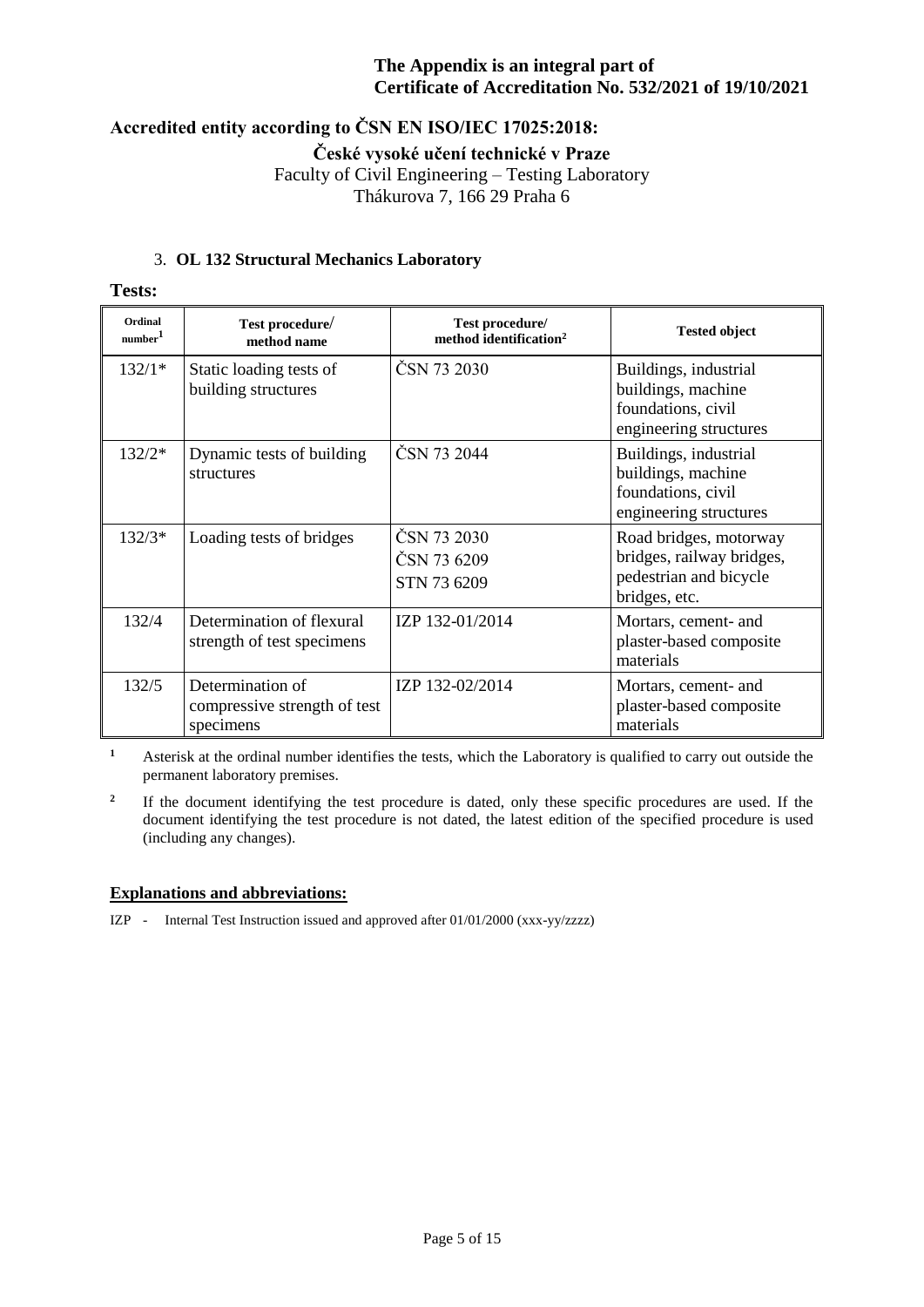## **Accredited entity according to ČSN EN ISO/IEC 17025:2018:**

**České vysoké učení technické v Praze**

Faculty of Civil Engineering – Testing Laboratory Thákurova 7, 166 29 Praha 6

### 4. **OL 133 Concrete Structures Laboratory**

### **Tests:**

| Ordinal<br>number <sup>1</sup> | Test procedure/<br>method name                                                     | Test procedure/<br>method identification <sup>2</sup> | <b>Tested object</b>                      |
|--------------------------------|------------------------------------------------------------------------------------|-------------------------------------------------------|-------------------------------------------|
| 133/1                          | Determination of flexural<br>strength of concrete -<br>working diagram             | ČSN EN 12390-5:2000                                   | Concrete, fiber-reinforced<br>concrete    |
| 133/2                          | Determination of the<br>number of steel fibers in<br>hardened steel fiber concrete | IZP 133-02/2007                                       | Steel fiber concrete                      |
| 133/3                          | Determination of<br>compressive strength of test<br>specimens                      | ČSN EN 12390-3                                        | Concrete, fiber-reinforced<br>concrete    |
| 133/4                          | Determination of tensile<br>splitting strength of test<br>specimens                | ČSN EN 12390-6                                        | Concrete, fiber-reinforced<br>concrete    |
| 133/5                          | Determination of secant<br>modulus of elasticity in<br>compression                 | ČSN EN 12390-13                                       | Concrete, fiber-reinforced<br>concrete    |
| 133/6                          | Determination of density of<br>hardened concrete                                   | ČSN EN 12390-7, p. 6.2, 6.6                           | fiber-reinforced<br>Concrete,<br>concrete |

**<sup>1</sup>** Asterisk at the ordinal number identifies the tests, which the Laboratory is qualified to carry out outside the permanent laboratory premises.

**2** If the document identifying the test procedure is dated, only these specific procedures are used. If the document identifying the test procedure is not dated, the latest edition of the specified procedure is used (including any changes).

#### **Explanations and abbreviations:**

IZP - Internal Test Instruction issued and approved after 01/01/2000 (xxx-yy/zzzz)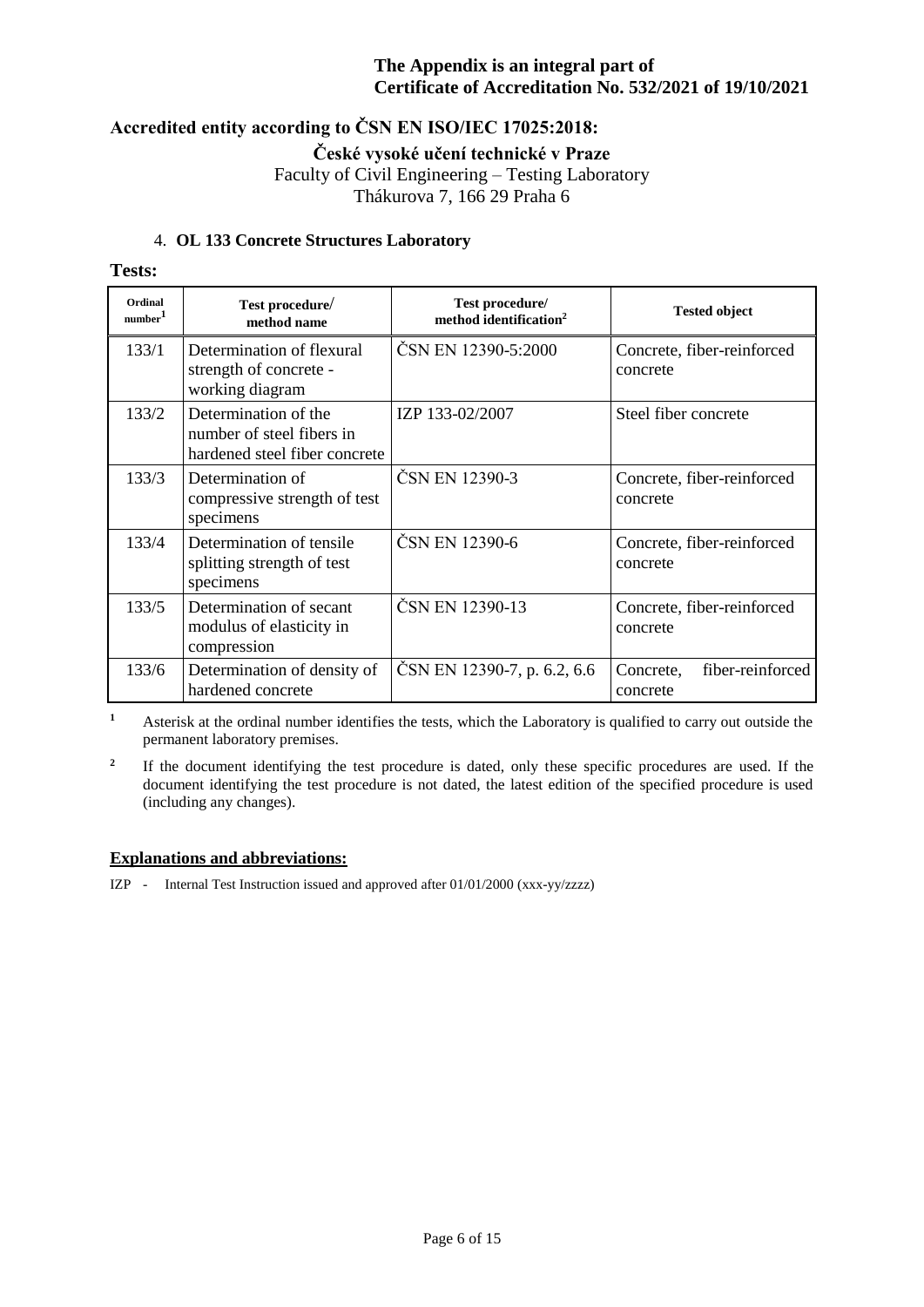# **Accredited entity according to ČSN EN ISO/IEC 17025:2018:**

**České vysoké učení technické v Praze**

Faculty of Civil Engineering – Testing Laboratory

Thákurova 7, 166 29 Praha 6

### 5. **OL 134 Steel Structures Laboratory**

### **Tests:**

| Ordinal<br>number <sup>1</sup> | Test procedure/<br>method name | Test procedure/<br>method identification <sup>2</sup> | <b>Tested object</b> |
|--------------------------------|--------------------------------|-------------------------------------------------------|----------------------|
| 134/1                          | Tensile test                   | ČSN EN ISO 6892-1                                     | Steel elements       |
| 134/2                          | Charpy impact test             | ČSN ISO 148-1                                         | Steel elements       |
| 134/3                          | Weldability test of metals     | IZP 134-01/2009<br>(ČSN 05 1312:1963)                 | Steel elements       |

**<sup>1</sup>** Asterisk at the ordinal number identifies the tests, which the Laboratory is qualified to carry out outside the permanent laboratory premises.

**2** If the document identifying the test procedure is dated, only these specific procedures are used. If the document identifying the test procedure is not dated, the latest edition of the specified procedure is used (including any changes).

### **Explanations and abbreviations:**

IZP - Internal Test Instruction issued and approved after 01/01/2000 (xxx-yy/zzzz)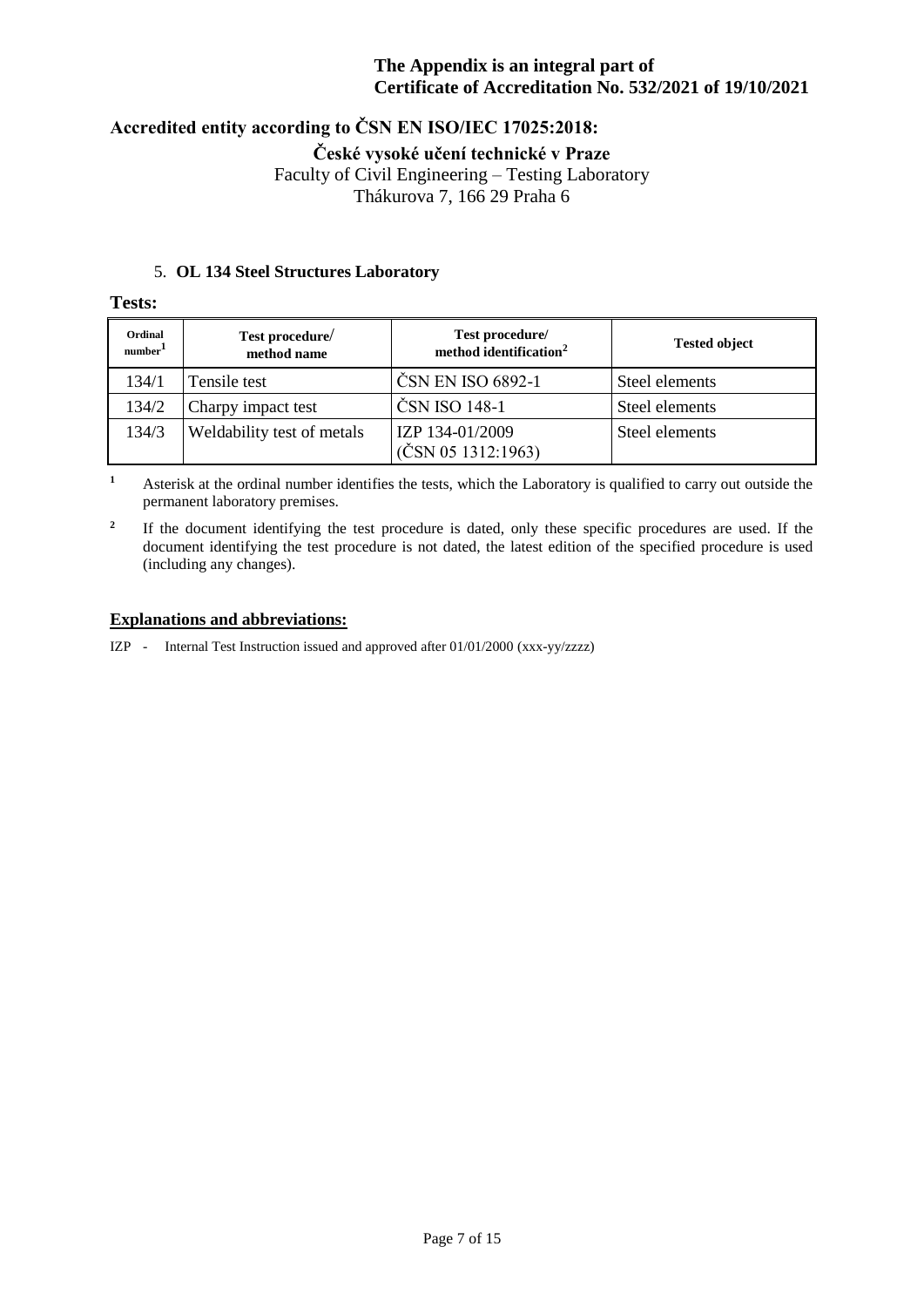# **Accredited entity according to ČSN EN ISO/IEC 17025:2018:**

**České vysoké učení technické v Praze**

Faculty of Civil Engineering – Testing Laboratory Thákurova 7, 166 29 Praha 6

## 6. **OL 136 Road Structures Laboratory**

### **Tests:**

| Ordinal<br>number <sup>1</sup> | Test procedure/<br>method name                                                                       | Test procedure/<br>method identification $2$       | <b>Tested object</b>       |
|--------------------------------|------------------------------------------------------------------------------------------------------|----------------------------------------------------|----------------------------|
| 136/1                          | Determination of particle size<br>distribution                                                       | ČSN EN 933-1                                       | Aggregates                 |
| 136/2                          | Determination of the<br>percentage of coarse aggregate<br>particles with shape index 3<br>and higher | ČSN EN 933-4                                       | Aggregates                 |
| 136/3                          | Determination of particle<br>density and water absorption<br>of aggregates                           | ČSN EN 1097-6, p. 7, 8                             | Aggregates                 |
| 136/4                          | Determination of durability of<br>dense aggregates                                                   | ČSN EN 1367-2                                      | Aggregates                 |
| 136/5                          | Determination of resistance to<br>freezing and thawing of<br>aggregates                              | ČSN EN 1367-1                                      | Aggregates                 |
| 136/6                          | Test of resistance of<br>aggregates to fragmentation                                                 | ČSN EN 1097-2                                      | Aggregates                 |
| 136/7                          | Determination of density of<br>dense aggregates                                                      | ČSN EN 1097-6                                      | Aggregates                 |
| 136/8                          | Determination of voids in<br>aggregates                                                              | ČSN EN 1097-3                                      | Aggregates                 |
| 136/9                          | Penetration test                                                                                     | ČSN EN 1426                                        | <b>Bitumen</b>             |
| 136/10                         | Determination of the softening<br>point                                                              | ČSN EN 1427                                        | <b>Bitumen</b>             |
| 136/11                         | Determination of force<br>ductility                                                                  | ČSN EN 13589                                       | <b>Bitumen</b>             |
| 136/12                         | Reserved                                                                                             |                                                    |                            |
| 136/13                         | Pull-off test for adhesion of<br>bitumen                                                             | ČSN 73 6161                                        | <b>Bitumen</b>             |
| 136/14                         | Tests of finished layer - degree<br>of compaction, shear strength<br>and void characteristics        | ČSN 73 6160, p. 7.2 (except<br>p. 7.2.b), 7.3, 7.4 | <b>Bituminous mixtures</b> |
| 136/15                         | Determination of soluble<br>binder content, including<br>sample preparation                          | ČSN EN 12697-1<br>ČSN EN 12697-28                  | <b>Bituminous mixtures</b> |
| 136/16                         | Test of particle size<br>distribution, including<br>preparation of samples                           | ČSN EN 12697-2+A1<br>ČSN EN 12697-28               | Bituminous mixtures        |
| 136/17                         | Determination of the<br>maximum density                                                              | ČSN EN 12697-5                                     | <b>Bituminous mixtures</b> |
| 136/18                         | Determination of bulk density<br>of bituminous specimens                                             | ČSN EN 12697-6                                     | <b>Bituminous mixtures</b> |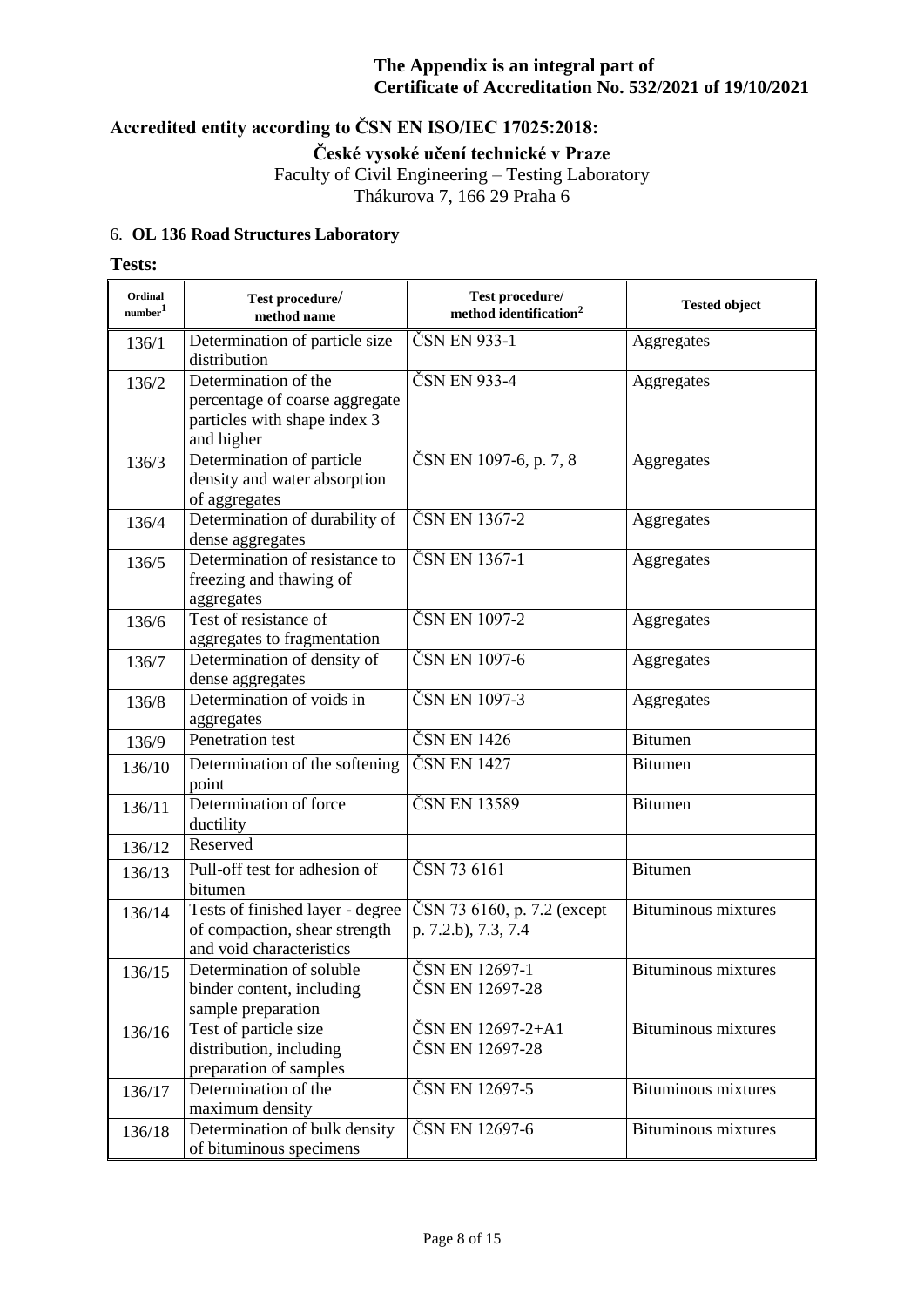# **Accredited entity according to ČSN EN ISO/IEC 17025:2018:**

**České vysoké učení technické v Praze**

Faculty of Civil Engineering – Testing Laboratory

Thákurova 7, 166 29 Praha 6

| Ordinal<br>number <sup>1</sup> | Test procedure/<br>method name                                                                           | Test procedure/<br>method identification <sup>2</sup> | <b>Tested object</b>                           |
|--------------------------------|----------------------------------------------------------------------------------------------------------|-------------------------------------------------------|------------------------------------------------|
| 136/19                         | Determination of the thickness<br>of a bituminous pavement                                               | ČSN EN 12697-36, p. 4.1                               | Bituminous mixtures                            |
| 136/20                         | Determination of the air void<br>content of bituminous mixture                                           | ČSN EN 12697-8                                        | <b>Bituminous mixtures</b>                     |
| 136/21                         | Determination of the water<br>sensitivity of bituminous<br>specimen, including<br>preparation of samples | ČSN EN 12697-12<br>ČSN EN 12697-30                    | <b>Bituminous mixtures</b>                     |
| 136/22                         | Determination of particle loss<br>of porous asphalt specimen,<br>including preparation of<br>samples     | ČSN EN 12697-17<br>ČSN EN 12697-30                    | <b>Bituminous mixtures</b>                     |
| 136/23                         | Determination of the binder<br>drainage                                                                  | ČSN EN 12697-18                                       | <b>Bituminous mixtures</b>                     |
| 136/24                         | Determination of hardness<br>number using cube or<br>Marshall specimen                                   | ČSN EN 12697-20                                       | <b>Bituminous mixtures</b>                     |
| 136/25                         | Determination of hardness<br>number using plate specimen                                                 | ČSN EN 12697-21                                       | <b>Bituminous mixtures</b>                     |
| 136/26                         | Wheel tracking test, including<br>preparation of samples                                                 | ČSN EN 12697-22<br>ČSN EN 12697-33                    | <b>Bituminous mixtures</b>                     |
| 136/27                         | Determination of indirect<br>tensile strength, including<br>preparation of test specimens                | ČSN EN 12697-23<br>ČSN EN 12697-30                    | Bituminous mixtures                            |
| 136/28                         | Determination of the<br>dimensions of bituminous<br>specimens                                            | ČSN EN 12697-29                                       | <b>Bituminous mixtures</b>                     |
| 136/29                         | Marshall test, including<br>preparation of samples                                                       | ČSN EN 12697-30<br>ČSN EN 12697-34                    | <b>Bituminous mixtures</b>                     |
| 136/30                         | Determination of stiffness -<br>four-point bend test                                                     | $\textcolor{red}{\text{CSN}}$ EN 12697-26, Annex B    | <b>Bituminous mixtures</b>                     |
| 136/31                         | Determination of stiffness -<br>Indirect tensile test of<br>cylindrical test specimens                   | ČSN EN 12697-26, Annex C                              | <b>Bituminous mixtures</b>                     |
| 136/32                         | Determination of fatigue<br>resistance - four-point bend<br>test                                         | ČSN EN 12697-24, Annex D                              | <b>Bituminous mixtures</b>                     |
| 136/33                         | Reserved                                                                                                 |                                                       |                                                |
| 136/34                         | Determination of reference<br>density and water content -<br>Proctor test                                | ČSN EN 13286-2                                        | Unbound and<br>hydraulically bound<br>mixtures |
| 136/35                         | Determination of bulk density<br>by a membrane stereometer                                               | ČSN 72 1010, method D-1                               | Soils                                          |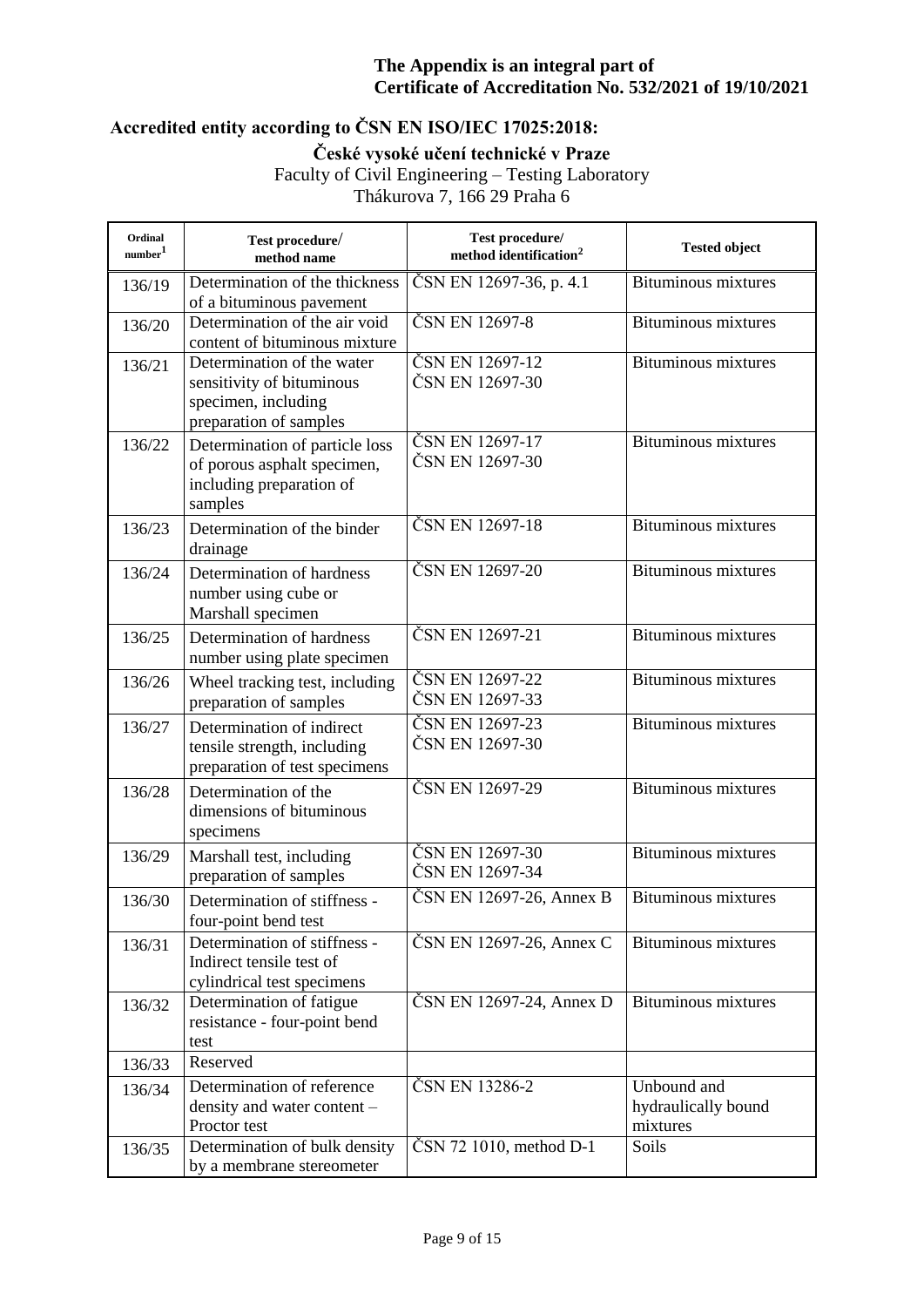# **Accredited entity according to ČSN EN ISO/IEC 17025:2018:**

**České vysoké učení technické v Praze**

Faculty of Civil Engineering – Testing Laboratory

Thákurova 7, 166 29 Praha 6

| Ordinal<br>number <sup>1</sup> | Test procedure/<br>method name                    | Test procedure/<br>method identification <sup>2</sup> | <b>Tested object</b>                           |
|--------------------------------|---------------------------------------------------|-------------------------------------------------------|------------------------------------------------|
| 136/36                         | Determination of moisture<br>content              | ČSN EN ISO 17892-1                                    | <b>Soils</b>                                   |
| 136/37*                        | Static loading test                               | ČSN 72 1006, Annex A                                  | <b>Soils</b>                                   |
| 136/38                         | Determination of the indirect<br>tensile strength | ČSN EN 13286-42                                       | Unbound and<br>hydraulically bound<br>mixtures |

**<sup>1</sup>** Asterisk at the ordinal number identifies the tests, which the Laboratory is qualified to carry out outside the permanent laboratory premises.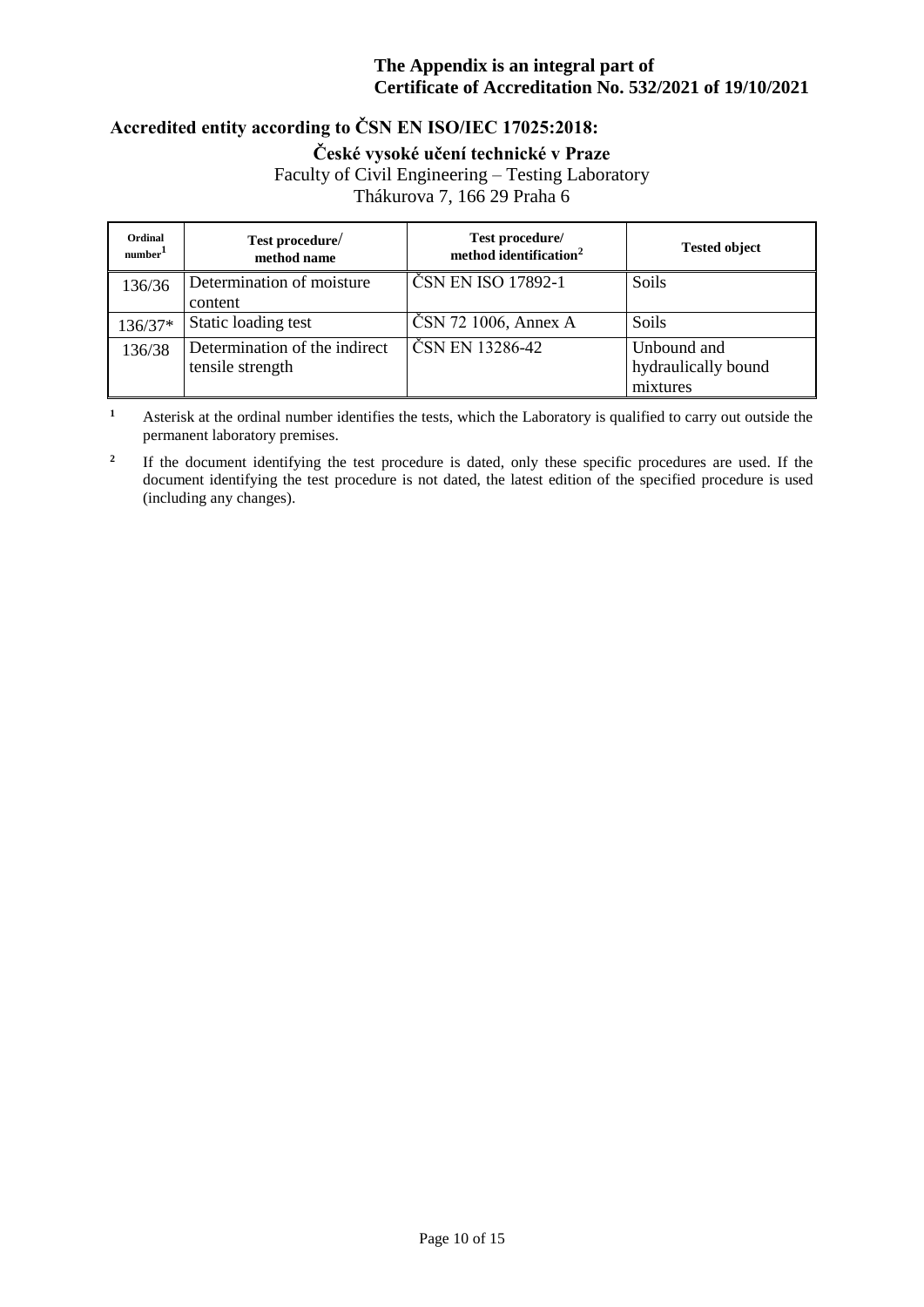# **Accredited entity according to ČSN EN ISO/IEC 17025:2018:**

**České vysoké učení technické v Praze**

Faculty of Civil Engineering – Testing Laboratory

Thákurova 7, 166 29 Praha 6

## 7. **OL 137 Railway Structures Laboratory**

**Tests:**

| Ordinal<br>$\mbox{number}^1$ | Test procedure/<br>method name                                           | Test procedure/<br>method identification <sup>2</sup>                       | <b>Tested object</b>    |
|------------------------------|--------------------------------------------------------------------------|-----------------------------------------------------------------------------|-------------------------|
| $137/1*$                     | Static loading test                                                      | ČSN 72 1006, Annex A, B<br>SŽDC S4, Annex 5                                 | Soils and backfills     |
| $137/2*$                     | Impact loading test<br>by light dynamic plate<br>(equipment of Group C)  | ČSN 736192                                                                  | Soils                   |
| $137/3*$                     | Determination of bulk<br>density by a membrane<br>stereometer            | ČSN 72 1010, method D-1                                                     | Soils                   |
| 137/4                        | Determination of moisture<br>content                                     | ČSN EN ISO 17892-1                                                          | Soils                   |
| $137/5*$                     | Measurement of noise                                                     | ČSN ISO 1996-1<br>ČSN ISO 1996-2<br>MoH CR Bulletin, No.<br>11/2017, Part 1 | Non-working environment |
| 137/6                        | Determination of static<br>rigidity of anti-vibration<br>mats            | OTP SŽDC No. 1168/2009-S,<br>Annex No. 2                                    | Anti-vibration mats     |
| 137/7                        | Reserved                                                                 |                                                                             |                         |
| 137/8                        | Determination of resistance<br>to cyclic freezing and<br>thawing         | OTP SŽDC No. 1168/2009-S,<br>Annex No. 5                                    | Anti-vibration mats     |
| 137/9                        | Vertical load test of integral<br>or glued parts of fastening<br>systems | ČSN EN 13481-2+A1<br>ČSN EN 13146-10                                        | <b>Track</b>            |

**<sup>1</sup>** Asterisk at the ordinal number identifies the tests, which the Laboratory is qualified to carry out outside the permanent laboratory premises.

**2** If the document identifying the test procedure is dated, only these specific procedures are used. If the document identifying the test procedure is not dated, the latest edition of the specified procedure is used (including any changes).

## **Explanations and abbreviations:**

- OTP General Technical Specifications
- SŽDC Railway Infrastructure Administration

MoH CR Bulletin, No. 11/2017 - MoH CR Bulletin, No. 11/2017 of 18/10/2017, Part 1: Guideline for the measurement and evaluation of noise in non-workplace environment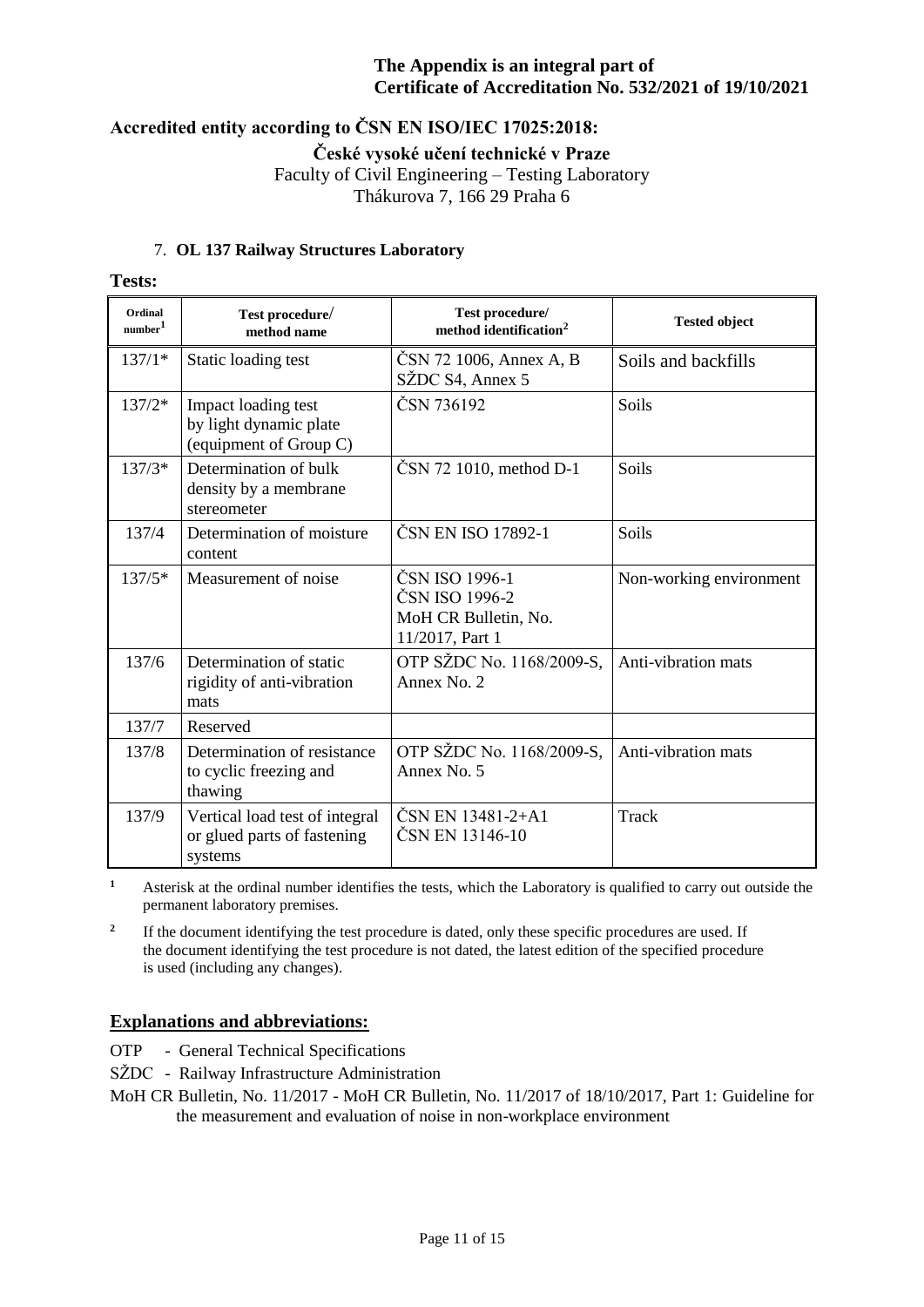# **Accredited entity according to ČSN EN ISO/IEC 17025:2018:**

**České vysoké učení technické v Praze**

Faculty of Civil Engineering – Testing Laboratory Thákurova 7, 166 29 Praha 6

### 8. **OL 181 Experimental Centre Laboratory (FSv)**

### **Tests:**

| Ordinal<br>number <sup>1</sup> | Test procedure/<br>method name                                      | Test procedure/<br>method identification <sup>2</sup> | <b>Tested object</b>                                                                           |
|--------------------------------|---------------------------------------------------------------------|-------------------------------------------------------|------------------------------------------------------------------------------------------------|
| $181/1*$                       | Loading tests of building<br>structures                             | ČSN 73 2030                                           | Building structures and<br>their parts                                                         |
| $181/2*$                       | Dynamic tests of building<br>structures                             | ČSN 73 2044                                           | Building structures and<br>their parts                                                         |
| $181/3*$                       | Loading tests of bridges                                            | ČSN 73 2030<br>ČSN 73 6209<br>STN 73 6209             | Road bridges, motorway<br>bridges, railway bridges,<br>pedestrian and bicycle<br>bridges, etc. |
| $181/4$ to<br>181/21           | Reserved                                                            |                                                       |                                                                                                |
| 181/22                         | Determination of<br>compressive strength                            | ČSN EN 12390-3                                        | Structural concrete,<br>concrete products                                                      |
| 181/23                         | Determination of flexural<br>strength                               | ČSN EN 12390-5                                        | Structural concrete,<br>concrete products                                                      |
| 181/24                         | Determination of tensile<br>splitting strength                      | ČSN EN 12390-6                                        | Structural concrete,<br>concrete products                                                      |
| 181/25                         | Determination of density of<br>hardened concrete                    | ČSN EN 12390-7                                        | Structural concrete,<br>concrete products                                                      |
| 181/26                         | Determination of depth of<br>penetration of water under<br>pressure | ČSN EN 12390-8                                        | Structural concrete,<br>concrete products                                                      |
| 181/27                         | Determination of secant<br>modulus of elasticity in<br>compression  | ČSN EN 12390-13                                       | Structural concrete,<br>concrete products                                                      |
| 181/28                         | Determination of resistance<br><b>CHRL</b>                          | ČSN 73 1326                                           | Structural concrete,<br>concrete products                                                      |
| 181/29                         | Determination of frost<br>resistance                                | ČSN 73 1322                                           | Structural concrete,<br>concrete products                                                      |

<sup>1</sup> Asterisk at the ordinal number identifies the tests, which the Laboratory is qualified to carry out outside the permanent laboratory premises.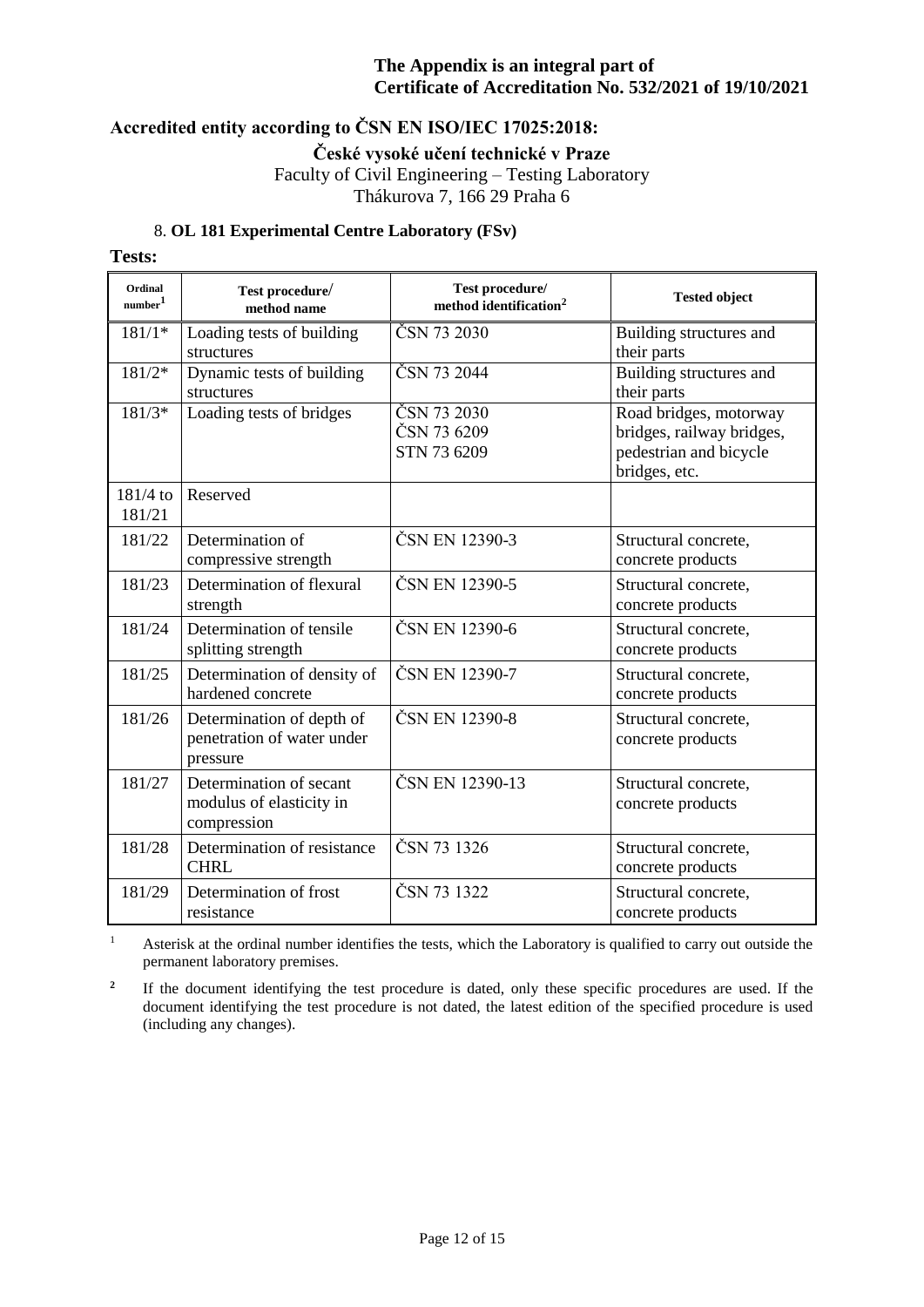# **Accredited entity according to ČSN EN ISO/IEC 17025:2018:**

**České vysoké učení technické v Praze**

Faculty of Civil Engineering – Testing Laboratory Thákurova 7, 166 29 Praha 6

## 9. **OL 181 Experimental Centre Laboratory (UCEEB)**

## **Tests:**

| Ordinal<br>number <sup>1</sup> | Test procedure/<br>method name                                                                         | Test procedure/<br>method identification <sup>2</sup>                                                                          | <b>Tested object</b>                         |
|--------------------------------|--------------------------------------------------------------------------------------------------------|--------------------------------------------------------------------------------------------------------------------------------|----------------------------------------------|
| $181/1$ to<br>181/3            | Reserved                                                                                               |                                                                                                                                |                                              |
| 181/4*                         | Determination of qualitative<br>parameters for visual<br>classification according to<br>strength       | ČSN 73 2824-1, except chap.<br>7                                                                                               | Structural timber                            |
| $181/5*$                       | Check of dimensions of<br>structural components<br>(accuracy)                                          | ČSN 73 0212-5                                                                                                                  | Building materials and<br>products           |
| 181/6                          | Determination of modulus<br>of elasticity and bending<br>strength                                      | ČSN EN 408+A1                                                                                                                  | Structural timber, glued<br>laminated timber |
| 181/7                          | Determination of<br>mechanical durability and<br>stability<br>- by calculation                         | ČSN EN 1995-1-1<br>ČSN EN 1995-1-2                                                                                             | Timber structures and their<br>parts         |
|                                | - test                                                                                                 | ČSN 73 2030<br>ČSN EN 380                                                                                                      |                                              |
| 181/8*                         | Determination of airborne<br>sound insulation                                                          | ČSN EN ISO 10140-1<br>ČSN EN ISO 10140-2<br>ČSN EN ISO 10140-4<br>ČSN EN ISO 16283-1<br>ČSN EN ISO 16283-3<br>ČSN EN ISO 717-1 | Building elements and<br>buildings           |
| 181/9*                         | Determination of impact<br>sound insulation                                                            | ČSN EN ISO 10140-1<br>ČSN EN ISO 10140-3<br>ČSN EN ISO 10140-4<br>ČSN EN ISO 16283-2<br>ČSN EN ISO 717-2                       | Building elements and<br>buildings           |
| 181/10                         | Determination of flanking<br>transmission of airborne and<br>impact sound by laboratory<br>measurement | ČSN EN ISO 10848-1<br>ČSN EN ISO 10848-2<br>ČSN EN ISO 717-1<br>ČSN EN ISO 717-2                                               | Building elements                            |
| 181/11*                        | Measurement of<br>reverberation time                                                                   | ČSN EN ISO 3382-1<br>ČSN EN ISO 3382-2                                                                                         | <b>Building spaces</b>                       |
| 181/12*                        | Reserved                                                                                               |                                                                                                                                |                                              |
| 181/13*                        | Resrved                                                                                                |                                                                                                                                |                                              |
| 181/14                         | Determination of thermal<br>resistance by means of heat<br>flow meter                                  | ČSN EN 12667                                                                                                                   | Building materials and<br>products           |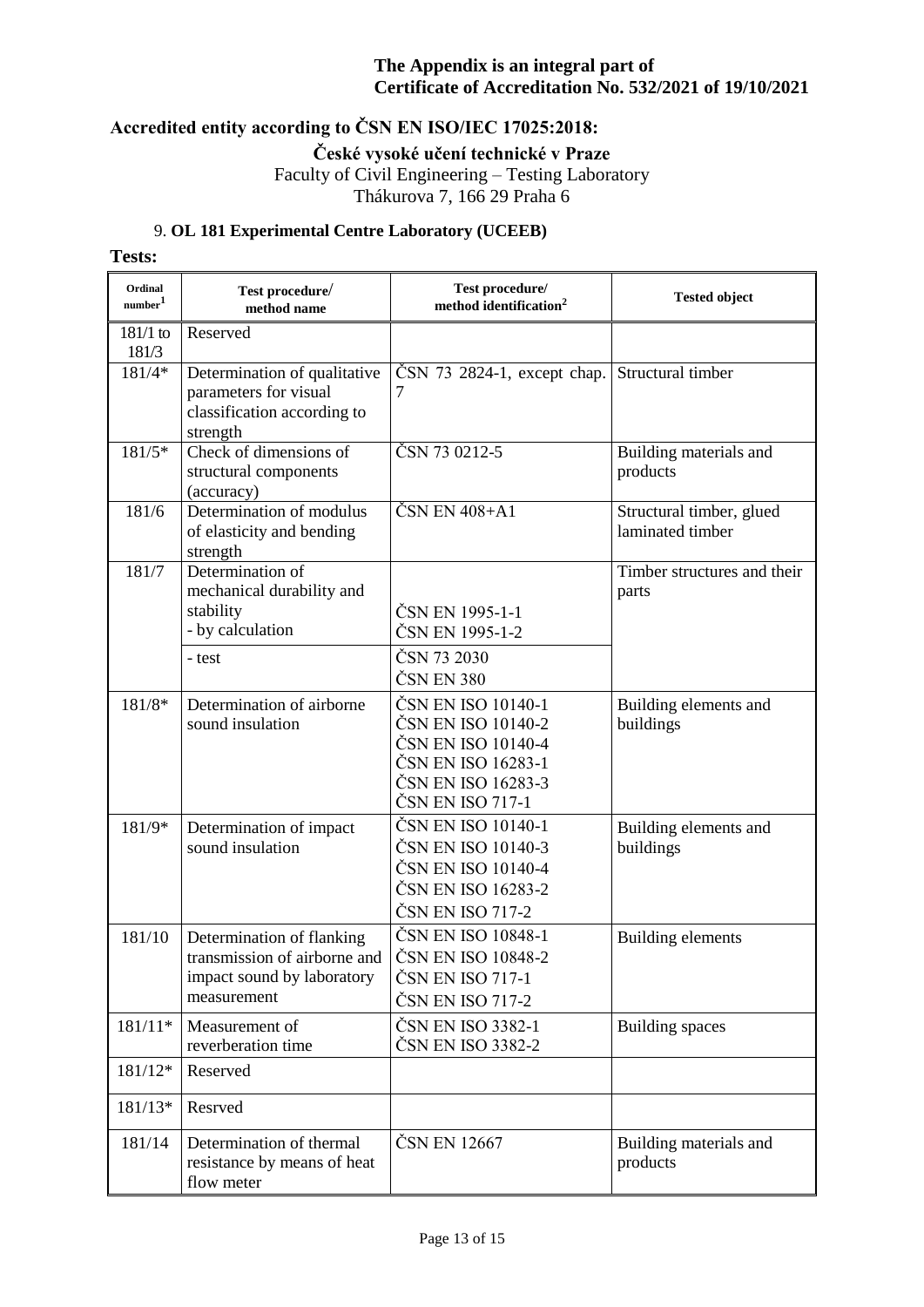# **Accredited entity according to ČSN EN ISO/IEC 17025:2018:**

**České vysoké učení technické v Praze**

Faculty of Civil Engineering – Testing Laboratory

Thákurova 7, 166 29 Praha 6

| Ordinal<br>number <sup>1</sup> | Test procedure/<br>method name                                                                                          | Test procedure/<br>method identification <sup>2</sup> | <b>Tested object</b>                                               |
|--------------------------------|-------------------------------------------------------------------------------------------------------------------------|-------------------------------------------------------|--------------------------------------------------------------------|
| 181/15                         | Determination of moisture<br>content by drying at<br>elevated temperature                                               | ČSN EN ISO 12570                                      | Building materials and<br>products                                 |
| 181/16                         | Determination of water<br>vapour transmission<br>properties                                                             | ČSN EN ISO 12572                                      | Building materials and<br>products                                 |
| 181/17                         | Determination of thermal<br>performance                                                                                 | ČSN EN ISO 9806, except p.<br>6 to 19                 | Solar thermal collectors                                           |
| 181/18                         | Determination of<br>mechanical properties                                                                               | CSN EN 1886, except p. 10,<br>11                      | Air-handling unit casing                                           |
| 181/19                         | Measurement of<br>performance parameters                                                                                | ČSN EN 308                                            | Heat exchangers for heat<br>recovery in air handling<br>technology |
| 181/20                         | Determination of structural IZP 181-3/2020<br>morphology<br>surface<br>of<br>objects by scanning electron<br>microscopy |                                                       | Products and building<br>materials                                 |

**<sup>1</sup>** Asterisk at the ordinal number identifies the tests, which the Laboratory is qualified to carry out outside the permanent laboratory premises.